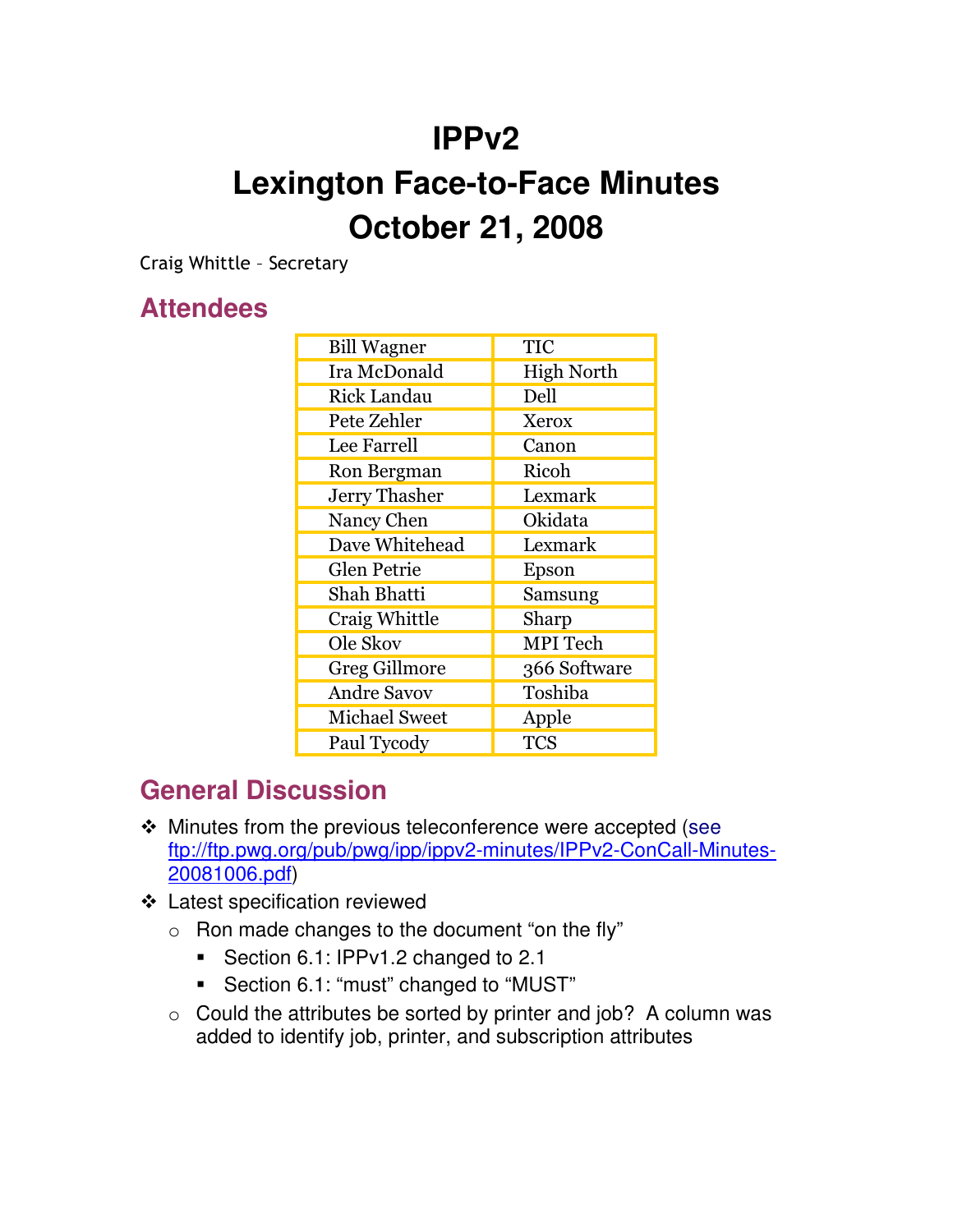- o Notify-sequence-numbers and notify-subscription-ids are operation attributes. Similar operation attributes in the tables also need to be reviewed.
- o Change attributes-charset and attributes-natural-language to be of type operations-all to reflect that these are expected for all objects
- o Change ipp-get-event-life to ippget-event-life
- o notify-get-interval changes to "response" (object type)
- Other IPP specifications were reviewed for possible attributes to be added to the IPPv2.x specification
	- o output-device-assigned (3998, job) was added to 2.1
	- $\circ$  printer-state-change-time (3995, printer) was added to 2.1
	- o document-message (5100.7, document) to 2.2
	- $\circ$  document-name (5100.7, document) to 2.2
	- $\circ$  document-format-supplied (5100.7, job) to 2.2
	- o document-name-supplied (5100.7, job) to 2.2
	- $\circ$  document-message-supplied (5100.7, job) to 2.2
	- o document-format-detected (5100.5, document) to 2.2
	- $\circ$  overrides-actual (5100.6, job) for 2.2
	- o overrides-supported (5100.6, printer) for 2.2
	- o copies-actual (5100.8, job) for 2.2
	- $\circ$  finishings-actual (5100.8, job) for 2.2
	- $\circ$  job-hold-until-actual (5100.8, job) for 2.2
	- $\circ$  job-sheets-actual (5100.8, job) for 2.2
	- $\circ$  job-priority-actual (5100.8, job) for 2.2
	- o media-actual (5100.8, job) for 2.2
	- o media-col-actual (5100.8, job) for 2.2
	- o multiple-document-handling-actual (5100.8, job) for 2.2
	- $\circ$  number-up-actual (5100.8, job) for 2.2
	- o orientation-requested-actual (5100.8, job) for 2.2
	- o page-ranges-actual (5100.8, job) for 2.2
	- $\circ$  print-quality-actual (5100.8, job) for 2.2
	- o printer-resolution-actual (5100.8, job) for 2.2
	- $\circ$  sides-actual (5100.8, job) for 2.2
	- $\circ$  output-bin (5100.2, job) for 2.0
	- o output-bin-supported (5100.2, job) for 2.0
	- $\circ$  output-bin-default (5100.2, job) for 2.0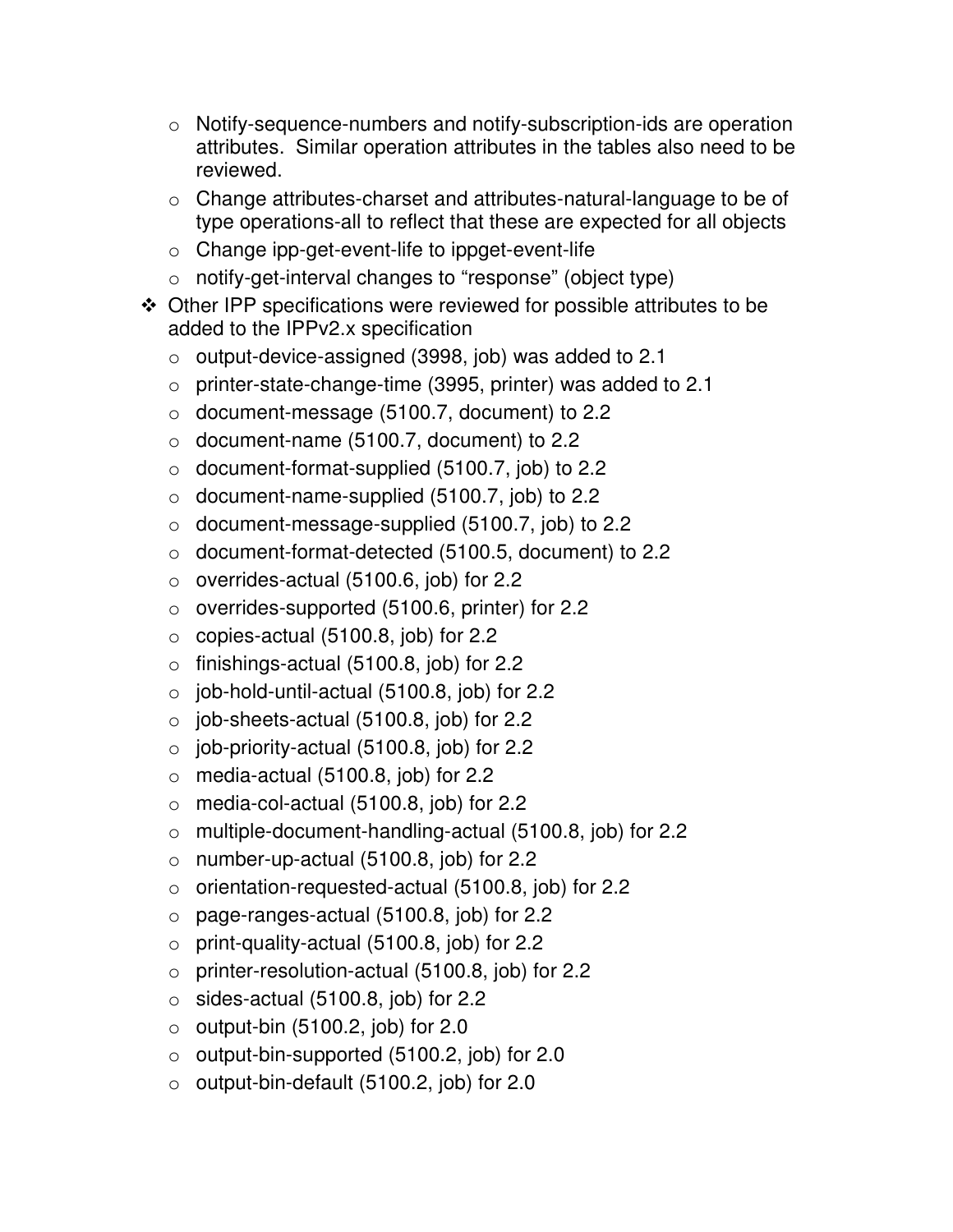- o output-bin-actual (5100.8, job) for 2.2
- IPP WG leader changes: Paul Tykodi (TCS) and Shah Bhatti (Samsung) will be co-chairs with Craig as secretary. Special thanks to Ron Bergman!